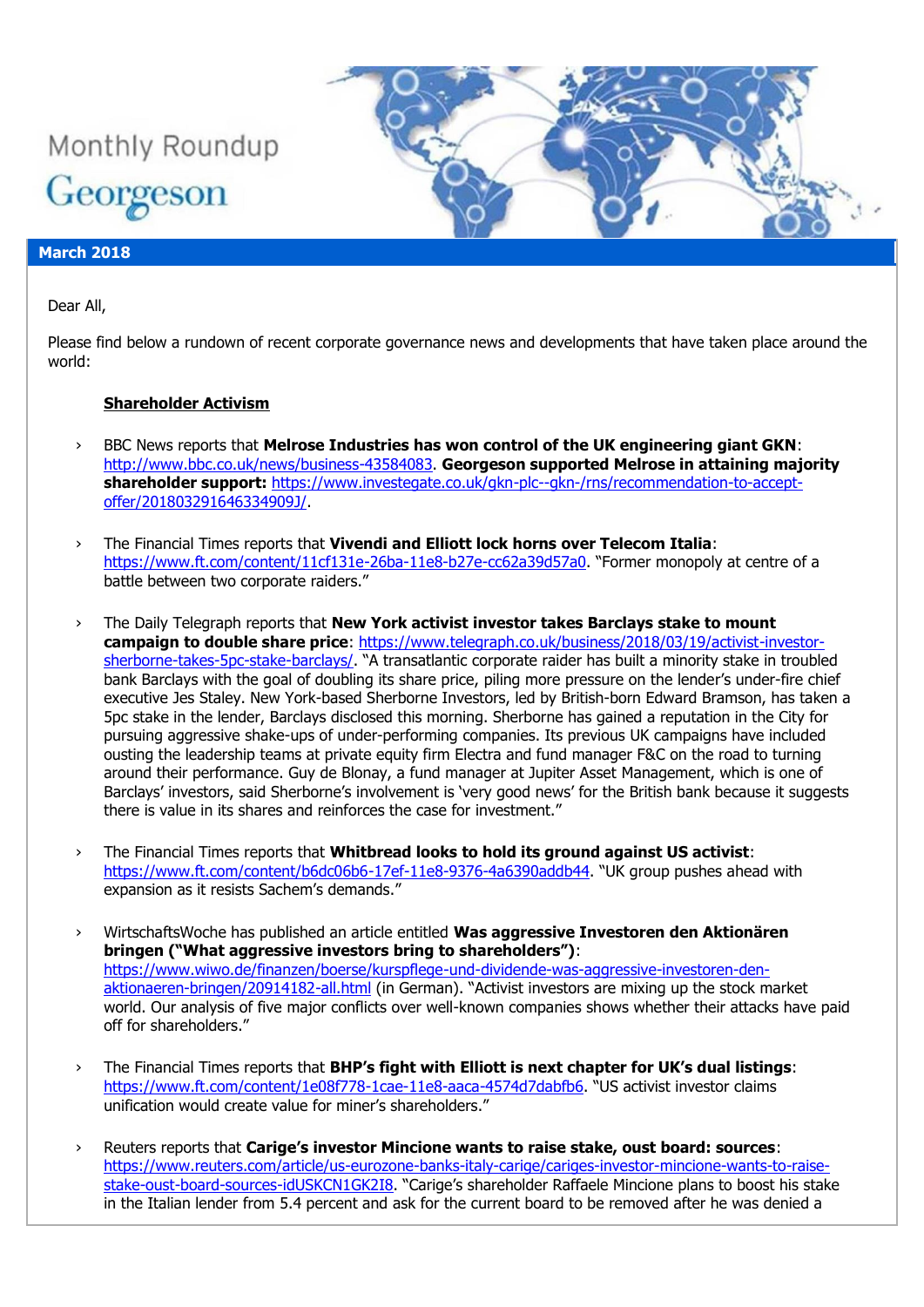seat, two sources familiar with the matter said. Mincione, an Italian financier, emerged in late February as one of the largest shareholders in Genoa-based Carige, which is restructuring under new management. Confirming reports in the Italian press, the sources said Mincione would soon write to Carige to complain that its board no longer mirrors the bank's shareholder base and would call for a general meeting to be held to appoint a new board. Carige said late on Tuesday that it could not at present grant Mincione a seat on the 15-member board as he had requested."

› The Financial Times reports that **Activist funds bring retail investors into boardroom battles**: <https://www.ft.com/content/f103444a-26d0-11e8-b27e-cc62a39d57a0>. "Shadow vehicles track campaigns by the most high-profile corporate raiders."

## **Europe…**

› Reuters reports that **EU and asset managers clash over 'sustainable' investing plan**: [https://www.reuters.com/article/us-eu-markets-sustainable-investments/eu-and-asset-managers-clash-over](https://www.reuters.com/article/us-eu-markets-sustainable-investments/eu-and-asset-managers-clash-over-sustainable-investing-plan-idUSKCN1GK298)[sustainable-investing-plan-idUSKCN1GK298](https://www.reuters.com/article/us-eu-markets-sustainable-investments/eu-and-asset-managers-clash-over-sustainable-investing-plan-idUSKCN1GK298). "The European Union has proposed making it a formal requirement for asset managers to consider 'sustainability' when picking investments, a move the EU's 23 trillion euro (\$28.5 trillion) funds industry swiftly dismissed as a 'tick-the-box' exercise. The EU wants more money going into sustainable and 'green' projects that help cut greenhouse gas emissions, as part of a wider 'capital markets union' project to expand funding from financial markets for companies and growth. In an 'action plan' published on Thursday, the European Commission said it would 'clarify' the duty of asset managers and big investors to ensure they take sustainability into account in the 'process' of investing. The European Fund and Asset Management Association said it did not believe such legislation was needed because investment in sustainable projects had to be driven by the owners of the assets being invested. […] PensionsEurope, which represents national pensions trade bodies, said the EU's proposals needed to be flexible so as to avoid upsetting the role of trustees or social partners."

#### **…and beyond**

- › Bloomberg reports that **BlackRock Spells Out What Larry Fink's Letter to CEOs Meant**: [https://www.bloomberg.com/news/articles/2018-03-15/blackrock-spells-out-what-it-meant-in-larry-s-letter](https://www.bloomberg.com/news/articles/2018-03-15/blackrock-spells-out-what-it-meant-in-larry-s-letter-to-ceos)[to-ceos](https://www.bloomberg.com/news/articles/2018-03-15/blackrock-spells-out-what-it-meant-in-larry-s-letter-to-ceos). "When BlackRock Inc.'s Larry Fink sent a letter to CEOs in January, some executives and directors were stumped about what he meant by asking companies to explain how their business makes 'a positive contribution to society' beyond financial performance. The \$6.3 trillion asset manager spelled out Wednesday what its chief executive officer was asking for – by posting documents on its website with more than 20 questions it may discuss with boards and executives, on issues including climate change, human capital management, diversity and executive pay." **See here for the five BlackRock Commentaries**: [https://www.blackrock.com/corporate/about-us/investment-stewardship/voting-guidelines-reports-position](https://www.blackrock.com/corporate/about-us/investment-stewardship/voting-guidelines-reports-position-papers#commentaries)[papers#commentaries.](https://www.blackrock.com/corporate/about-us/investment-stewardship/voting-guidelines-reports-position-papers#commentaries)
- › The Economist reports that **Hong Kong and Singapore succumb to the lure of dual-class shares**: [https://www.economist.com/news/finance-and-economics/21737530-trend-threat-time-honoured-idea-one](https://www.economist.com/news/finance-and-economics/21737530-trend-threat-time-honoured-idea-one-share-one-vote-hong-kong)[share-one-vote-hong-kong](https://www.economist.com/news/finance-and-economics/21737530-trend-threat-time-honoured-idea-one-share-one-vote-hong-kong). "The trend is a threat to the time-honoured idea of 'one share, one vote'."
- › Bloomberg reports **Fearless Girl's First Year Helped Reshape Corporate Boardrooms**: [https://www.bloomberg.com/news/articles/2018-03-07/fearless-girl-s-first-year-helped-reshape-corporate](https://www.bloomberg.com/news/articles/2018-03-07/fearless-girl-s-first-year-helped-reshape-corporate-boardrooms)[boardrooms](https://www.bloomberg.com/news/articles/2018-03-07/fearless-girl-s-first-year-helped-reshape-corporate-boardrooms). "In the year since State Street's Fearless Girl statue started her showdown with Wall Street's Charging Bull, the \$2.6 trillion asset manager has faced a confrontation of its own in corporate boardrooms: pressing firms to add more women to their boards. More than 150 companies State Street targeted for not having a female director as part of its Fearless Girl campaign have added at least one, it said Wednesday. The company sent letters and engaged in an unprecedented withholding of votes from directors responsible for nominating their colleagues at more than 400 companies." See here for a Georgeson memo entitled **SSGA's 2018 Voting Policy Updates Summary**: [http://www.georgeson.com/News/Georgeson-Report-](http://www.georgeson.com/News/Georgeson-Report-032218.pdf)[032218.pdf.](http://www.georgeson.com/News/Georgeson-Report-032218.pdf)
- › The Financial Times reports that **Accounting watchdogs find 'serious problems' at 40% of audits**: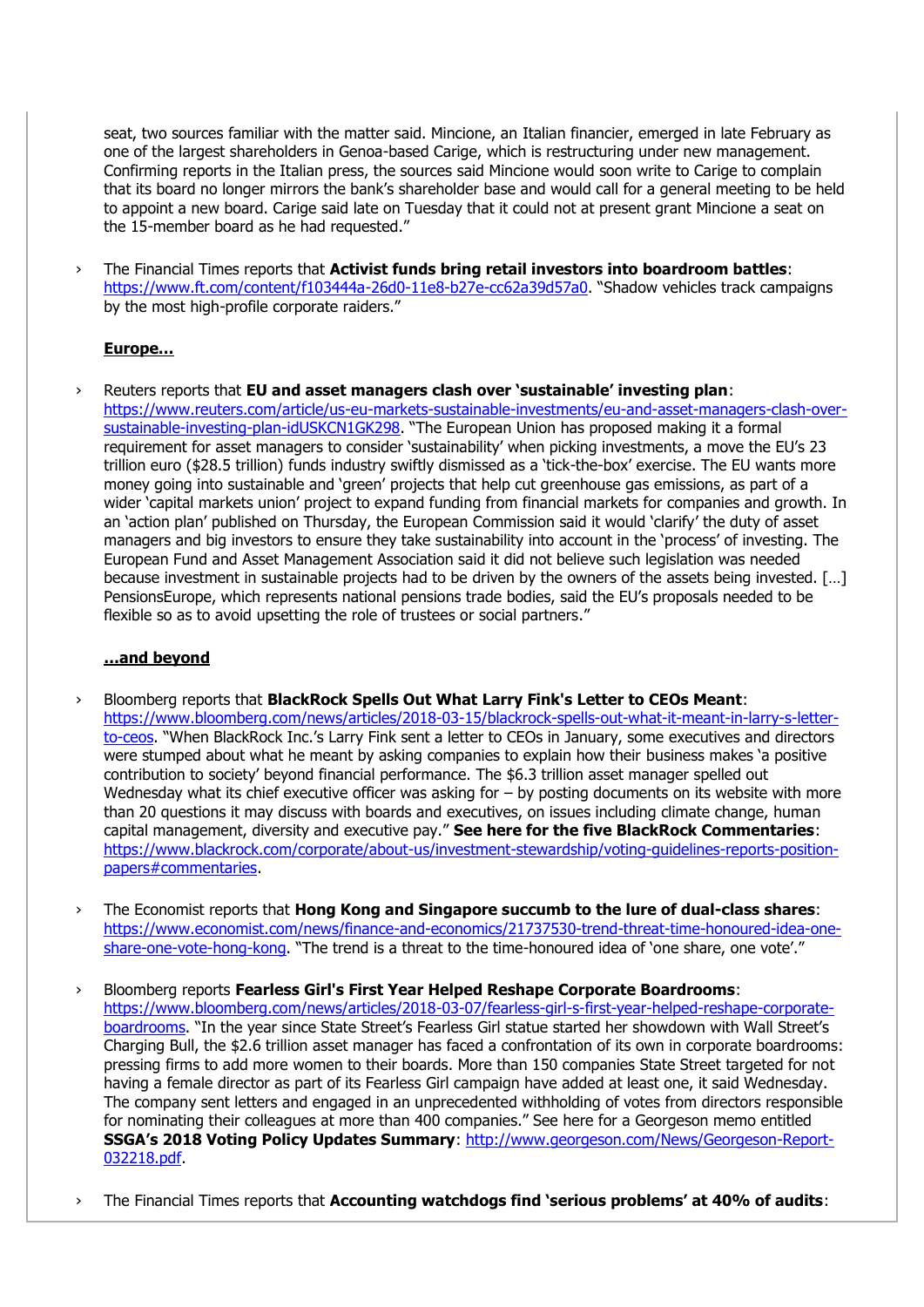<https://www.ft.com/content/b9dbd1cc-23a5-11e8-ae48-60d3531b7d11>. "World's top accounting firms face fresh concerns about quality of their work." See here for the **IFIAR 2017 Inspection Findings Survey**: [https://www.ifiar.org/latest-news/ifiar-releases-2017-inspection-findings-survey/.](https://www.ifiar.org/latest-news/ifiar-releases-2017-inspection-findings-survey/)

## **UK**

- › The Guardian reports that **Persimmon paid three executives a combined £104m in 2017**: [https://www.theguardian.com/business/2018/mar/19/persimmon-housebuilder-paid-three-executives](https://www.theguardian.com/business/2018/mar/19/persimmon-housebuilder-paid-three-executives-combined-104m-2017)[combined-104m-2017](https://www.theguardian.com/business/2018/mar/19/persimmon-housebuilder-paid-three-executives-combined-104m-2017). "Big payouts unaffected by housebuilder's move to cut bonuses following backlash." The Sunday Times reports about **Persimmon's plea to City over bonus debacle surrounding boss**  Jeff Fairburn: [https://www.thetimes.co.uk/article/persimmons-plea-to-city-over-bonus-debacle](https://www.thetimes.co.uk/article/persimmons-plea-to-city-over-bonus-debacle-surrounding-boss-jeff-fairburn-dtjl29r5n)[surrounding-boss-jeff-fairburn-dtjl29r5n](https://www.thetimes.co.uk/article/persimmons-plea-to-city-over-bonus-debacle-surrounding-boss-jeff-fairburn-dtjl29r5n). "The FTSE 100 housebuilder Persimmon has embarked on a charm offensive in the City after the row over a potential £100m payout to its boss. Persimmon wrote to shareholders last week saying it accepted the storm over the 2012 long-term incentive plan (LTIP) had 'overshadowed' a period of good performance."
- › The Financial Times reports **Centamin shareholders vote against executive pay packages**: <https://www.ft.com/content/cbd25146-30ff-11e8-ac48-10c6fdc22f03>. "The London-listed company said just over 52 per cent of investors present at the AGM had voted against its remuneration policy and it had not been passed."
- › The Times reports that **Eric Daniels wins legal battle against Lloyds for £1m bonus**: [https://www.thetimes.co.uk/article/bank-crash-boss-eric-daniels-wins-legal-battle-against-lloyds-for-1m](https://www.thetimes.co.uk/article/bank-crash-boss-eric-daniels-wins-legal-battle-against-lloyds-for-1m-bonus-92g8cwqsv)[bonus-92g8cwqsv](https://www.thetimes.co.uk/article/bank-crash-boss-eric-daniels-wins-legal-battle-against-lloyds-for-1m-bonus-92g8cwqsv). "Lloyds Banking Group will have to pay nearly £3 million to its former chief executive and another director after losing a legal battle to withhold payments relating to the purchase of HBOS. A judge ruled yesterday that Lloyds had wrongly refused to hand over share awards to Eric Daniels, chief executive from 2003 to 2011, and Truett Tate, a former head of wholesale banking."
- › Sky News reports that **US fund giant Federated seals £400m Hermes takeover**: <https://news.sky.com/story/us-fund-giant-federated-seals-400m-hermes-takeover-11298077>. "A US-based fund manager is on the brink of sealing a roughly-£400m takeover of Hermes Investment Management, the blue-chip institutional shareholder owned by BT's pension scheme."
- › The Financial Times reports that **Weir reignites pay debate with move to ditch controversial schemes**:<https://www.ft.com/content/ac3ebb60-292c-11e8-b27e-cc62a39d57a0>. "Engineering group to drop long-term incentives associated with excessive remuneration."
- › The Guardian reports that **Regulator urges inquiry into breaking up big four accountancy firms**: [https://www.theguardian.com/business/2018/mar/16/frc-inquiry-big-four-accountancy-kpmg-deloitte-pwc](https://www.theguardian.com/business/2018/mar/16/frc-inquiry-big-four-accountancy-kpmg-deloitte-pwc-ey)[ey](https://www.theguardian.com/business/2018/mar/16/frc-inquiry-big-four-accountancy-kpmg-deloitte-pwc-ey). "Making KPMG, Deloitte, PwC and EY spin off auditing arms could end conflict of interest, says FRC". Additionally, the Financial Times reports that **Grant Thornton exits market for big company audits in UK**:<https://www.ft.com/content/c7f1036c-326f-11e8-b5bf-23cb17fd1498>. "Firm cites 'Big Four' dominance in decision that will hurt efforts to convince regulators not to intervene."
- › Sky News reports that **IoD crisis fallout goes on as board member Ingham quits**: <https://news.sky.com/story/iod-crisis-fallout-goes-on-as-board-member-ingham-quits-11301434>. "The internecine warfare which rocked the Institute of Directors (IoD) this month has re-emerged with the exit of a fourth member of the influential business group's board."
- › Investment and Pensions Europe reports that **Asset managers back Corporate Governance Code reboot**: [https://www.ipe.com/countries/uk/asset-managers-back-corporate-governance-code](https://www.ipe.com/countries/uk/asset-managers-back-corporate-governance-code-reboot/10023828.article)[reboot/10023828.article](https://www.ipe.com/countries/uk/asset-managers-back-corporate-governance-code-reboot/10023828.article). "The Financial Reporting Council (FRC) has won significant support from investors for its proposal to force companies to engage with shareholders if more than 20% vote against a company resolution. The FRC wants companies to explain what action they plan to take to 'understand the reasons behind the result'. The proposed new measure forms part of the FRC's reboot of the UK Corporate Governance Code. However, stakeholders also called for a tougher stance on issues affecting pension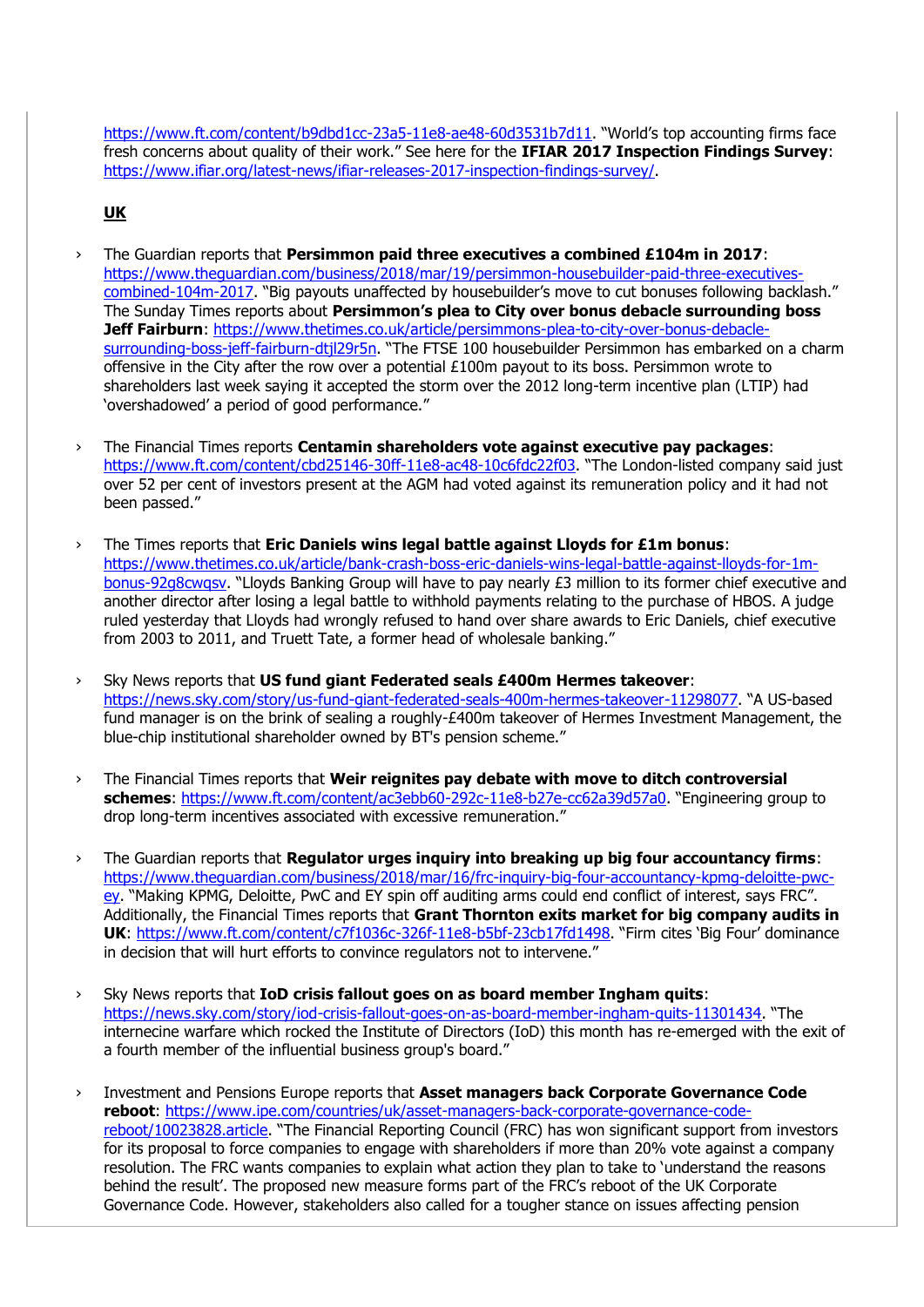scheme members and employees."

› The Financial News reports that **London Aramco listing exposes conflicts at asset managers**: [https://www.fnlondon.com/articles/london-aramco-listing-exposes-conflicts-at-asset-managers-20180326.](https://www.fnlondon.com/articles/london-aramco-listing-exposes-conflicts-at-asset-managers-20180326) "FCA chief says governance teams complained, but senior management at the same firms privately told the regulator to ignore them."

# **France**

› Le Point reports about **Parité: entreprises, les chiffres qui font mâle ("Equality: companies, the numbers 'that hurt'/'are male'")**: [http://www.lepoint.fr/economie/parite-entreprises-les-chiffres-qui](http://www.lepoint.fr/economie/parite-entreprises-les-chiffres-qui-font-male-14-03-2018-2202500_28.php)[font-male-14-03-2018-2202500\\_28.php](http://www.lepoint.fr/economie/parite-entreprises-les-chiffres-qui-font-male-14-03-2018-2202500_28.php) (in French). "We asked the 118 largest French companies for the composition of their executive committee. The result: women are still very much in the minority. 15.8% is the percentage of women in the executive committees of the SBF 120."

## **Germany**

- › The Wall Street Journal reports that **Deutsche Bank Examines Potential Successors to CEO John Cryan**: [https://www.wsj.com/articles/deutsche-bank-examines-potential-successors-to-ceo-john-cryan-](https://www.wsj.com/articles/deutsche-bank-examines-potential-successors-to-ceo-john-cryan-1522166737)[1522166737](https://www.wsj.com/articles/deutsche-bank-examines-potential-successors-to-ceo-john-cryan-1522166737). "Moves follow tensions at the German lender, whose share price has fallen sharply this year."
- › Handelsblatt reports that **German executive pay gets supersized**: <https://global.handelsblatt.com/companies/german-executive-pay-gets-supersized-898574>. "Germans were shocked and angry in 2007 when it was disclosed that Josef Ackermann, then CEO of Deutsche Bank, earned a staggering €13.2 million (\$19.2 million) in compensation that year. Unions screamed and politicians denounced what they called a Brobdingnagian payout. Nonetheless, salaries for German top executives have soared to dizzying heights ever since, although in many cases they still lag behind their well-heeled American rivals. The top package in Germany was earned by software firm SAP's chief executive, Bill McDermott, who also happens to be an American. SAP just released his pay numbers: €21.8 million, determined by a complex formula of performance data and 'retention share units,' in other words to prevent him being lured away by a fat Silicon Valley paycheck. […] In addition to Mr. McDermott, at least four other German CEOs of publicly listed companies have breached the €10 million level in executive compensation."
- › The Financial Times reports that **German Mittelstand faces generational crisis**: <https://www.ft.com/content/739b698e-292c-11e8-b27e-cc62a39d57a0>. "About 100,000 entrepreneurs due to retire in next 2 years yet to find successors."

# **Netherlands**

› The Times reports that **Top investor Columbia Threadneedle angry at Unilever move**: [https://www.thetimes.co.uk/article/top-investor-columbia-threadneedle-angry-at-unilever-move-7zzqdmbvk.](https://www.thetimes.co.uk/article/top-investor-columbia-threadneedle-angry-at-unilever-move-7zzqdmbvk) "Unilever's decision to relocate its headquarters to Rotterdam has angered one of its top ten investors, amid concerns that the move could be potentially damaging for British shareholders. Columbia Threadneedle Investments has complained that the maker of Dove soap and Persil detergent had failed to properly 'engage' with shareholders before announcing that it was to abandon its 88-year dual governance from the Netherlands and the UK. Iain Richards, head of responsible investment at Columbia, which owns 1.5 per cent of the shares in Unilever, said: 'We're disappointed by Unilever's lack of engagement with shareholders, particularly in view of the likely impact on its premium listing in London [and inclusion in the FTSE 100 index]. Given the need for 75 per cent approval, they need to do more to convince UK shareholders of the merits of the move.' […] The Times understands that there is upset that Unilever used the excuse of 'confidentiality' to not consult with British shareholders."

# **Switzerland**

› Reuters reports that **Sika board rejects family shareholder delegate as new chairman**: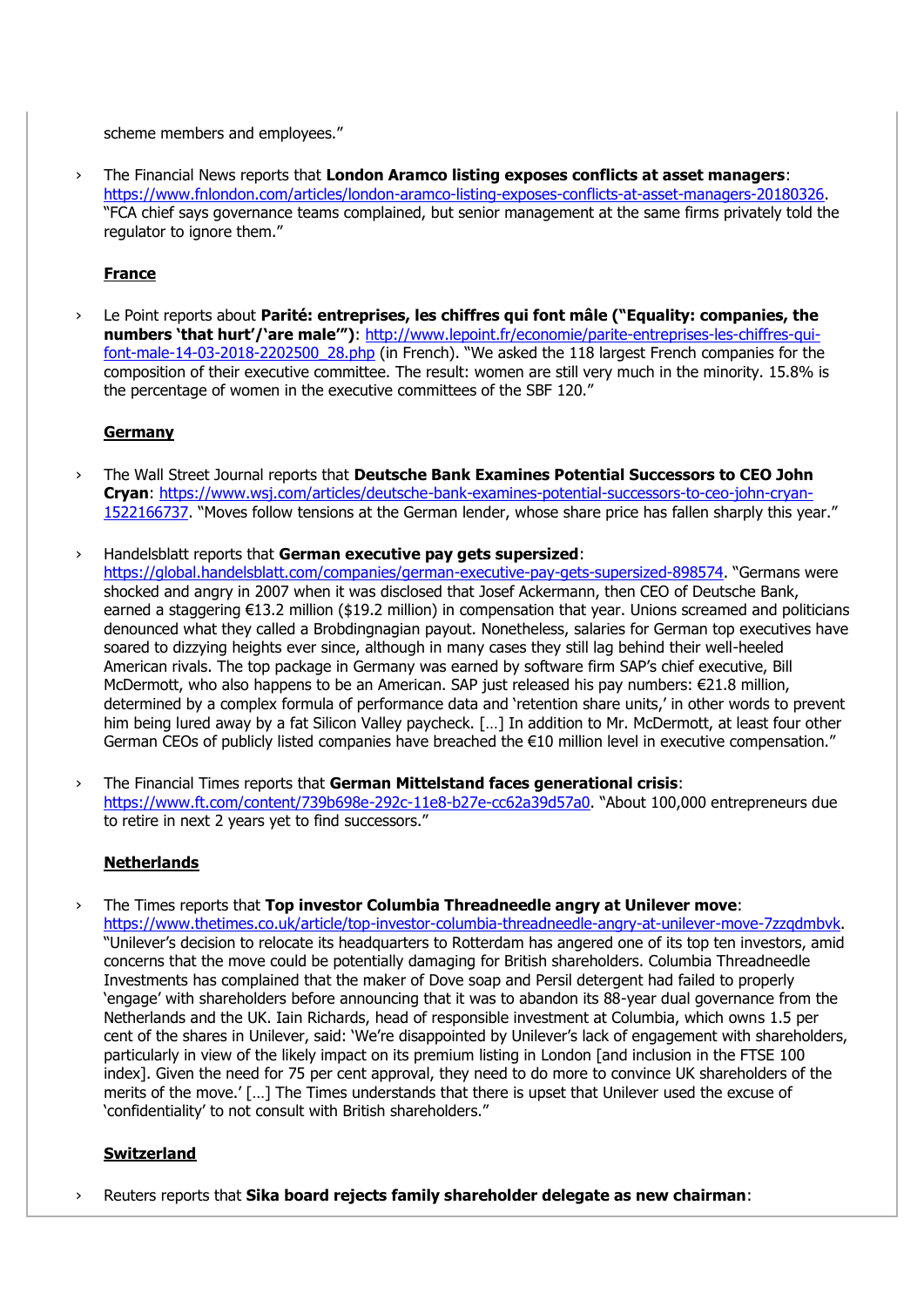[https://www.reuters.com/article/sika-agm/sika-board-rejects-family-shareholder-delegate-as-new-chairman](https://www.reuters.com/article/sika-agm/sika-board-rejects-family-shareholder-delegate-as-new-chairman-idUSFWN1QV0WC)[idUSFWN1QV0WC](https://www.reuters.com/article/sika-agm/sika-board-rejects-family-shareholder-delegate-as-new-chairman-idUSFWN1QV0WC). "Sika AG said on Tuesday it rejected proposals by its family shareholder to elect Jacques Bischoff as a new board member and chairman at its upcoming shareholder meeting. The Swiss construction chemical company proposed the re-election of all its current board members at the meeting scheduled for April 17. Sika's board has opposed the family shareholders' plan to sell their controlling stake to France's Saint-Gobain. Another court ruling in the bitter fight is expected in the next few weeks."

## **Italy**

› Reuters reports that **Generali to cut coal investments in new climate change strategy**: [https://uk.reuters.com/article/us-generali-climate/generali-to-cut-coal-investments-in-new-climate-change](https://uk.reuters.com/article/us-generali-climate/generali-to-cut-coal-investments-in-new-climate-change-strategy-idUKKCN1G52GY)[strategy-idUKKCN1G52GY](https://uk.reuters.com/article/us-generali-climate/generali-to-cut-coal-investments-in-new-climate-change-strategy-idUKKCN1G52GY). "Italian insurer Assicurazioni Generali has pledged to raise its investments in environmentally-friendly projects and divest from the coal industry as part of a new climate-change strategy. Europe's third biggest insurer said it would raise investments in 'green' sectors by 3.5 billion euros (\$4.3 billion) by 2020, mainly through green bonds and infrastructure. At the same time, it will divest its current exposure to the coal sector of around 2 billion euros by selling equity stakes and exiting bond investments by bringing them to maturity or even divesting before maturity. Generali's move adds to the recent trend of asset managers and wealth funds cutting back on carbon-related investments as policy makers step up efforts to address environmental concerns. Last December, French insurer AXA quadrupled its green investments and disinvested further from coal. Europe's biggest insurer Allianz, which got out of the business of investing in coal in 2015, said last week it was considering whether to stop insuring new coal power plants."

## **United States**

- › The Los Angeles Times reports that **Disney shareholders reject executive pay plan in nonbinding vote at annual meeting**: [https://www-latimes](https://www-latimes-com.cdn.ampproject.org/c/www.latimes.com/business/hollywood/la-fi-ct-disney-shareholder-meeting-news-20180307-story.html)[com.cdn.ampproject.org/c/www.latimes.com/business/hollywood/la-fi-ct-disney-shareholder-meeting-news-](https://www-latimes-com.cdn.ampproject.org/c/www.latimes.com/business/hollywood/la-fi-ct-disney-shareholder-meeting-news-20180307-story.html)[20180307-story.html](https://www-latimes-com.cdn.ampproject.org/c/www.latimes.com/business/hollywood/la-fi-ct-disney-shareholder-meeting-news-20180307-story.html). "Walt Disney Co. shareholders have voted against the company's pay plan for Chief Executive Robert Iger, who last fiscal year received \$36.3 million in total compensation and stands to make much more in 2018. The nonbinding vote was a surprise rebuke at Disney's annual shareholder meeting in Houston on Thursday, which was also picketed by Disneyland Resort workers, including some whose unions are negotiating new contracts with the company. Disney's executive pay plan was opposed by 52% of shareholders, with 44% in favor and 4% abstaining."
- › The Financial Times reports that **Dropbox IPO is yet another corporate governance low point**: <https://www.ft.com/content/4333c554-279a-11e8-b27e-cc62a39d57a0>. "The 'one-share, one-vote' proposition is a victim of competition between exchanges." See here for a CII letter on the issue: [https://www.cii.org/files/issues\\_and\\_advocacy/correspondence/2018/Feb%2026%20Letter%20to%20](https://www.cii.org/files/issues_and_advocacy/correspondence/2018/Feb%2026%20Letter%20to%20%0bDropbox%20on%20Multi%20Class.pdf) [Dropbox%20on%20Multi%20Class.pdf.](https://www.cii.org/files/issues_and_advocacy/correspondence/2018/Feb%2026%20Letter%20to%20%0bDropbox%20on%20Multi%20Class.pdf)
- › Reuters reports that **Tesla shareholders approve CEO Musk's \$2.6 billion compensation plan**: [https://www.reuters.com/article/us-tesla-ceo/tesla-shareholders-approve-ceo-musks-2-6-billion](https://www.reuters.com/article/us-tesla-ceo/tesla-shareholders-approve-ceo-musks-2-6-billion-compensation-plan-idUSKBN1GX0C0)[compensation-plan-idUSKBN1GX0C0](https://www.reuters.com/article/us-tesla-ceo/tesla-shareholders-approve-ceo-musks-2-6-billion-compensation-plan-idUSKBN1GX0C0). "Shareholders of electric car company Tesla Inc approved a compensation package potentially worth \$2.6 billion for Chief Executive Officer Elon Musk on Wednesday, though by a lower margin than U.S. CEOs typically receive on pay votes. Excluding votes by Musk and his brother Kimbal, the measure passed with about 73 percent of votes cast. Including the Musk votes, the award passed with about 80 percent support, Tesla said in a Securities and Exchange Commission filing."
- › The Financial Times reports that **Dimon pay day means a year's wages for typical JPMorgan staff**: <https://www.ft.com/content/aac3a27a-2de4-11e8-9b4b-bc4b9f08f381>. "Bank chief received \$28.3m last year, 364 times more than median worker."
- › Bloomberg reports that **Warren Buffett Barely Makes More Than Average Berkshire Workers**: [https://www.bloomberg.com/news/articles/2018-03-16/warren-buffett-barely-makes-more-than-average](https://www.bloomberg.com/news/articles/2018-03-16/warren-buffett-barely-makes-more-than-average-berkshire-workers)[berkshire-workers](https://www.bloomberg.com/news/articles/2018-03-16/warren-buffett-barely-makes-more-than-average-berkshire-workers). "Berkshire Hathaway Inc.'s Warren Buffett is scoring particularly well on a new rule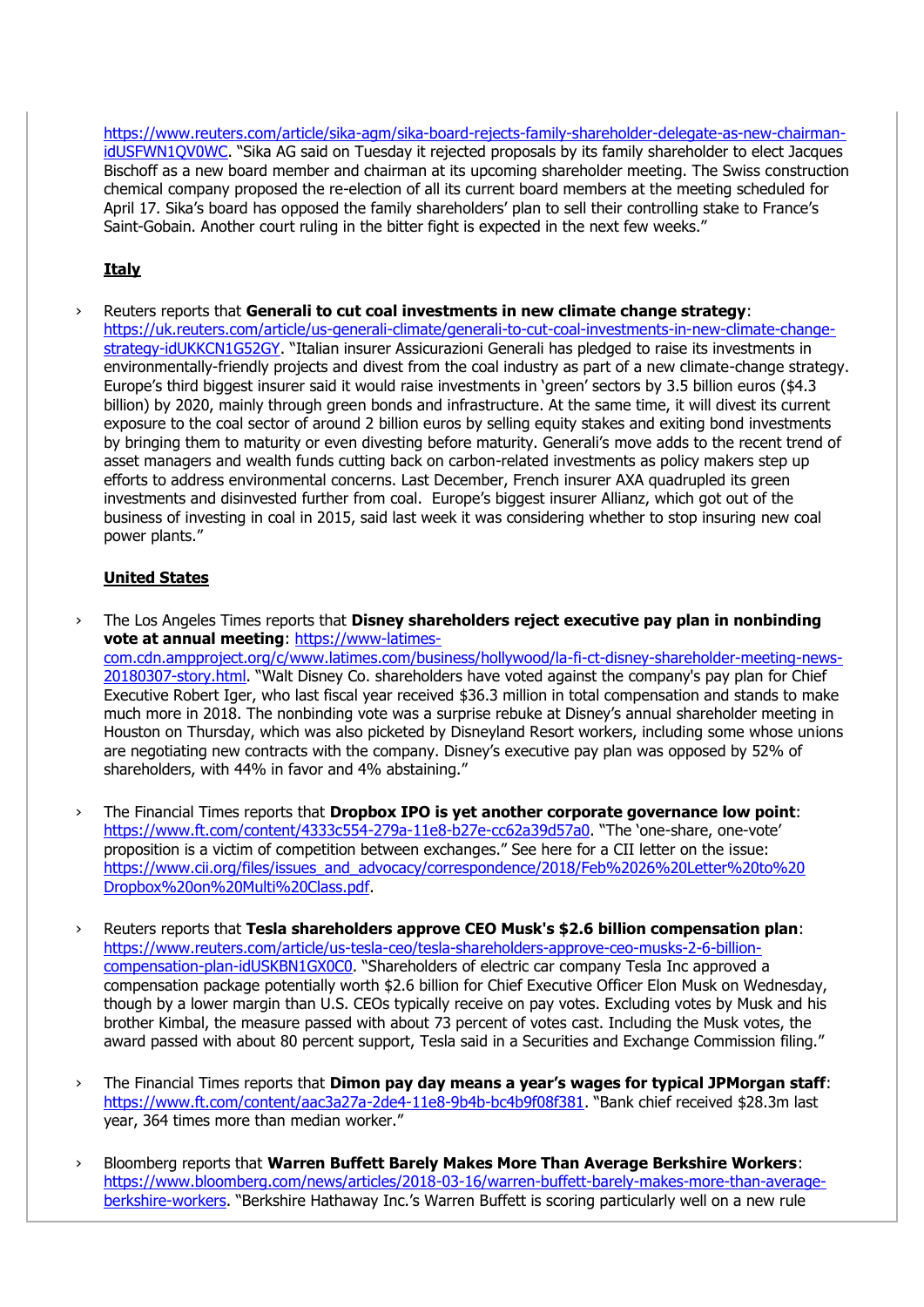requiring companies to disclose the ratio of a chief executive officer's pay to that of the median employee. His annual compensation of \$100,000 was just 1.87 times the median employee's pay of \$53,510, a figure calculated from a sample of about two-thirds of Berkshire's total employees, according to a filing released Friday. He also gives back about \$50,000 to the company 'for minor items such as postage or phone calls that are personal,' meaning his take-home pay would be less than that median figure. Buffett's not struggling for money. He's worth about \$88.8 billion, making him the world's third-richest person, according to the Bloomberg Billionaires Index."

› The Financial Times reports about whether **Fund managers 'asleep at the wheel' over exorbitant executive pay**:<https://www.ft.com/content/46387e42-1e1d-11e8-aaca-4574d7dabfb6>. "Many of US's most overpaid CEOs have their packages rubber stamped by asset managers." See here for the underlying report published by As You Sow, entitled **The 100 Most Overpaid CEOs 2018: Are Fund Managers Asleep at the Wheel?**: [https://www.asyousow.org/reports/the-100-most-overpaid-ceos-2018-are-fund-managers](https://www.asyousow.org/reports/the-100-most-overpaid-ceos-2018-are-fund-managers-asleep-at-the-wheel)[asleep-at-the-wheel.](https://www.asyousow.org/reports/the-100-most-overpaid-ceos-2018-are-fund-managers-asleep-at-the-wheel)

#### **Japan**

- › The Financial Times reports that **Kobe Steel highlights corporate governance risks for investors**: <https://www.ft.com/content/77321112-2204-11e8-9a70-08f715791301>. "Global fund managers looking at Japan equities need evidence of better management."
- › Nikkei Asian Review reports that **Corporate Japan lags in succession planning**: <https://asia.nikkei.com/Business/Trends/Corporate-Japan-lags-in-succession-planning>. "Only 11% of surveyed companies have written procedures for choosing leaders."

## **South Korea**

- › The Financial Times reports that **Samsung shake-up addresses 'emperor' image problems**: <https://www.ft.com/content/7a4d937c-2e3d-11e8-9b4b-bc4b9f08f381></u>. "Korean group appoints a woman to its board and splits CEO and chair roles."
- › The Korea Times reports that **Abolition of shadow voting troubles listed companies**: [https://www.koreatimes.co.kr/www/biz/2018/03/602\\_245917.html](https://www.koreatimes.co.kr/www/biz/2018/03/602_245917.html). "Reforms in the shareholder voting system are troubling businesses because it has become difficult to make a quorum at general shareholders' meetings. The regulator is encouraging businesses to adopt electronic voting but only a few are doing so. [...] He called on the Korea Financial Investment Association to help by contacting shareholders and encouraging asset management firms to exercise their voting rights. The task force was formed amid growing concern that businesses will fail to get approval for key issues at shareholders' meetings following the abolition of shadow voting. Also called mirror voting, shadow voting allows the Korea Securities Depository to exercise proxy voting procedures on behalf of shareholders. The ratio of approvals and nonapprovals of voters who attended the shareholders' meetings was applied to all shareholders."
- › The Financial Times reports that **Hyundai simplifies ownership structure as regulator bears down**: <https://www.ft.com/content/8a3c6b90-3267-11e8-b5bf-23cb17fd1498>. "Action slices out 8% from the share price of Mobis unit."

#### **Hong Kong**

The South China Morning Post reports that **Hong Kong-listed companies need greater board independence, AllianzGI says**: [http://www.scmp.com/business/money/stock-talk/article/2135643/hong](http://www.scmp.com/business/money/stock-talk/article/2135643/hong-kong-listed-companies-need-greater-board-independence)[kong-listed-companies-need-greater-board-independence](http://www.scmp.com/business/money/stock-talk/article/2135643/hong-kong-listed-companies-need-greater-board-independence). "The boards and audit committees of Hong Konglisted companies should have greater independence, according to the head of environmental, social and governance research at Allianz Global Investors. A key reason for the perceived non-independence is that many board directors in Hong Kong have ongoing business relationships with, or are affiliated with, the controlling shareholders, said Eugenia Unanyants-Jackson. It is also very rare in Hong Kong to find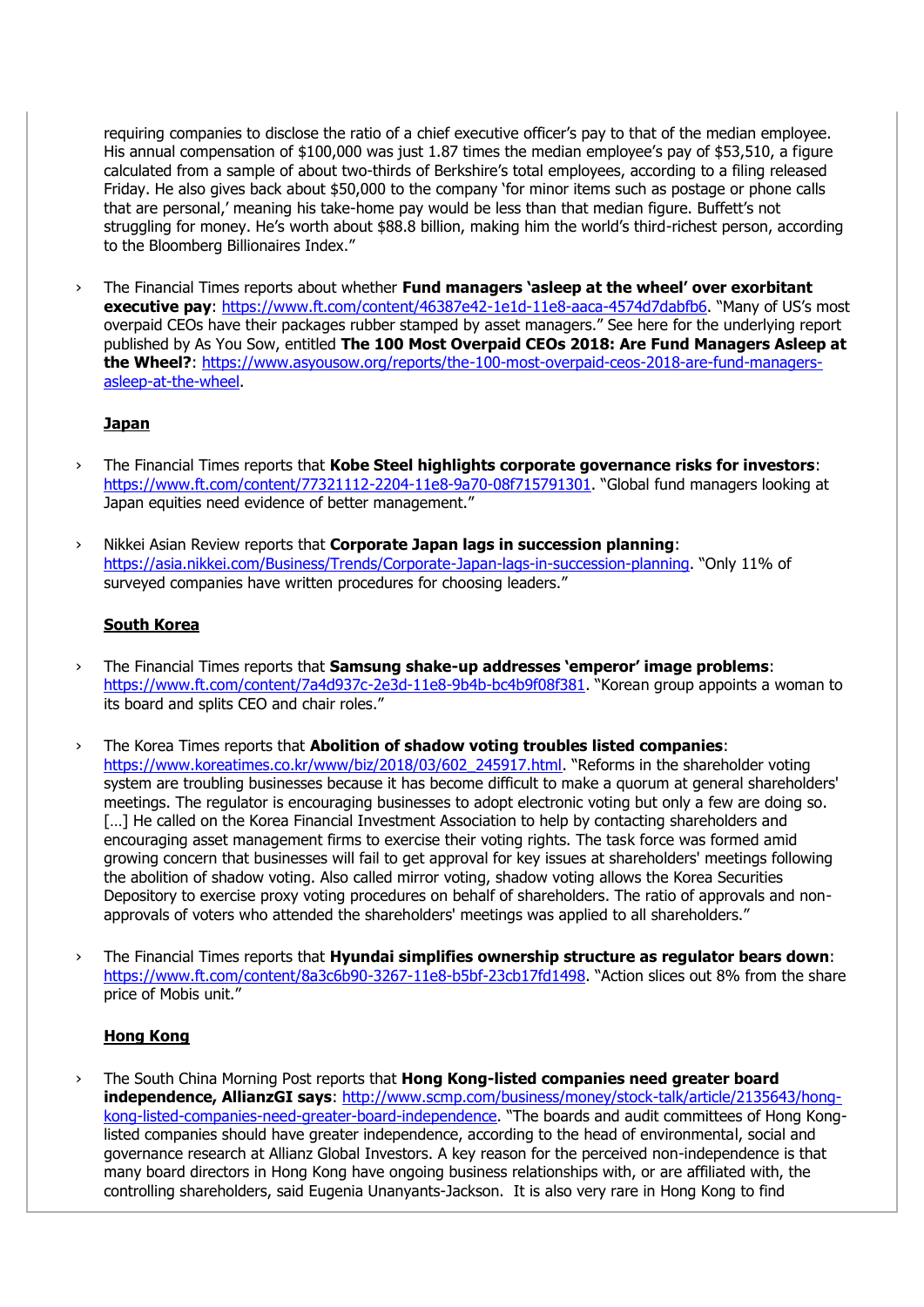completely independent audit committees with no conflict of interests reporting to the company's independent directors and ensuring the integrity of financial statements to minority shareholders, she added."

› The Stock Exchange of Hong Kong has proposed a **New Listing Regime for Emerging and Innovative Companies**: [https://www.hkex.com.hk/News/News-Release/2018/180223news?sc\\_lang=en](https://www.hkex.com.hk/News/News-Release/2018/180223news?sc_lang=en). "The Stock Exchange of Hong Kong Limited […] published a consultation paper seeking public feedback on the proposed new rules to expand Hong Kong's listing regime to facilitate listings of companies from emerging and innovative sectors. The proposals in the consultation paper closely follow the Way Forward as set out by the Exchange on 15 December 2017 in the New Board Concept Paper Conclusions. The paper includes draft Main Board Listing Rules (Listing Rule or Rules) to: (a) permit listings of biotech issuers that do not meet any of the financial eligibility tests of the Main Board; (b) permit listings of companies with weighted voting right (WVR) structures; and (c) establish a new concessionary secondary listing route for Greater China and international companies that wish to secondary list in Hong Kong. The Exchange has proposed separate new chapters in the Listing Rules for biotech, WVR and the new concessionary secondary listing route."

## **Thailand**

› Bloomberg reports **Click to Vote: Thailand May Unleash Online Shareholder Activism**: [https://www.bloomberg.com/news/articles/2018-03-01/click-to-vote-thailand-may-unleash-online](https://www.bloomberg.com/news/articles/2018-03-01/click-to-vote-thailand-may-unleash-online-shareholder-activism)[shareholder-activism](https://www.bloomberg.com/news/articles/2018-03-01/click-to-vote-thailand-may-unleash-online-shareholder-activism). "Thailand's equity market may soon allow its own brand of online activism. The country's stock exchange is pushing for rule changes so investors can take part and vote in shareholder meetings through the Internet. Regulations currently force owners or their proxies to be physically present. [...] The bourse is looking at ways to encourage greater foreign interest in Southeast Asia's second-biggest equity market, such as reducing trade settlement times. Overseas investors have soured on Thai stocks so far this year, pulling out a net \$1.5 billion, the most in Asia."

#### **New Zealand**

› The Financial Markets Authority **has published its refreshed Corporate Governance handbook**: [https://fma.govt.nz/news-and-resources/media-releases/refreshed-corporate-governance-handbook](https://fma.govt.nz/news-and-resources/media-releases/refreshed-corporate-governance-handbook-published/)[published/](https://fma.govt.nz/news-and-resources/media-releases/refreshed-corporate-governance-handbook-published/). "The handbook is being refreshed to remove any unnecessary overlap with the NZX Code, particularly to ensure the NZX Code is the primary source for requirements for listed companies. We have also updated the guide in a number of places to bring it in line with corporate governance developments in New Zealand and globally. The revised handbook is designed as a guide for a wide range of companies and businesses including those who want to raise capital or list on the NZX in the future."

# **India**

- › The Financial Times reports that **Punjab National Bank's woes shake confidence in state lenders**: <https://www.ft.com/content/d2513170-239b-11e8-ae48-60d3531b7d11>. "Sentiment towards India's statebacked sector drops after alleged fraud at lender."
- Bloomberg Quint reports that **SEBI Accepts Kotak Panel's Suggestion To Split CEO, MD And Chairman Posts**: [https://www.bloombergquint.com/law-and-policy/2018/03/28/sebi-accepts-kotak-panels](https://www.bloombergquint.com/law-and-policy/2018/03/28/sebi-accepts-kotak-panels-suggestion-to-split-ceo-md-and-chairman-posts)[suggestion-to-split-ceo-md-and-chairman-posts](https://www.bloombergquint.com/law-and-policy/2018/03/28/sebi-accepts-kotak-panels-suggestion-to-split-ceo-md-and-chairman-posts). "The market regulator has accepted most recommendations of the Kotak Committee which had submitted a report to improve governance standards in listed Indian firms. Among the approved recommendations was splitting up the role of chief executive officer, managing director, and chairperson for the top-500 listed firms from April 2020, according to a statement by the Securities and Exchange Board of India. Another was reducing the maximum number of directors in a listed firm to 8 from 10 by April 2019. The number will have to be brought down to 7 a year later, the statement said. The suggestion to split the top leadership roles was aimed to 'sharpen the distinction between governance of boards and management of companies', Uday Kotak, chairman of the panel, had said earlier. Firms will also have to disclose how they utilise funds raised from institutional share sales and preferential issues. They'll also have to disclose all information about their auditor including credentials and the fee they charged." See here for the SEBI announcement: [https://www.sebi.gov.in/media/press-releases/mar-](https://www.sebi.gov.in/media/press-releases/mar-2018/sebi-board-meeting_38473.html)